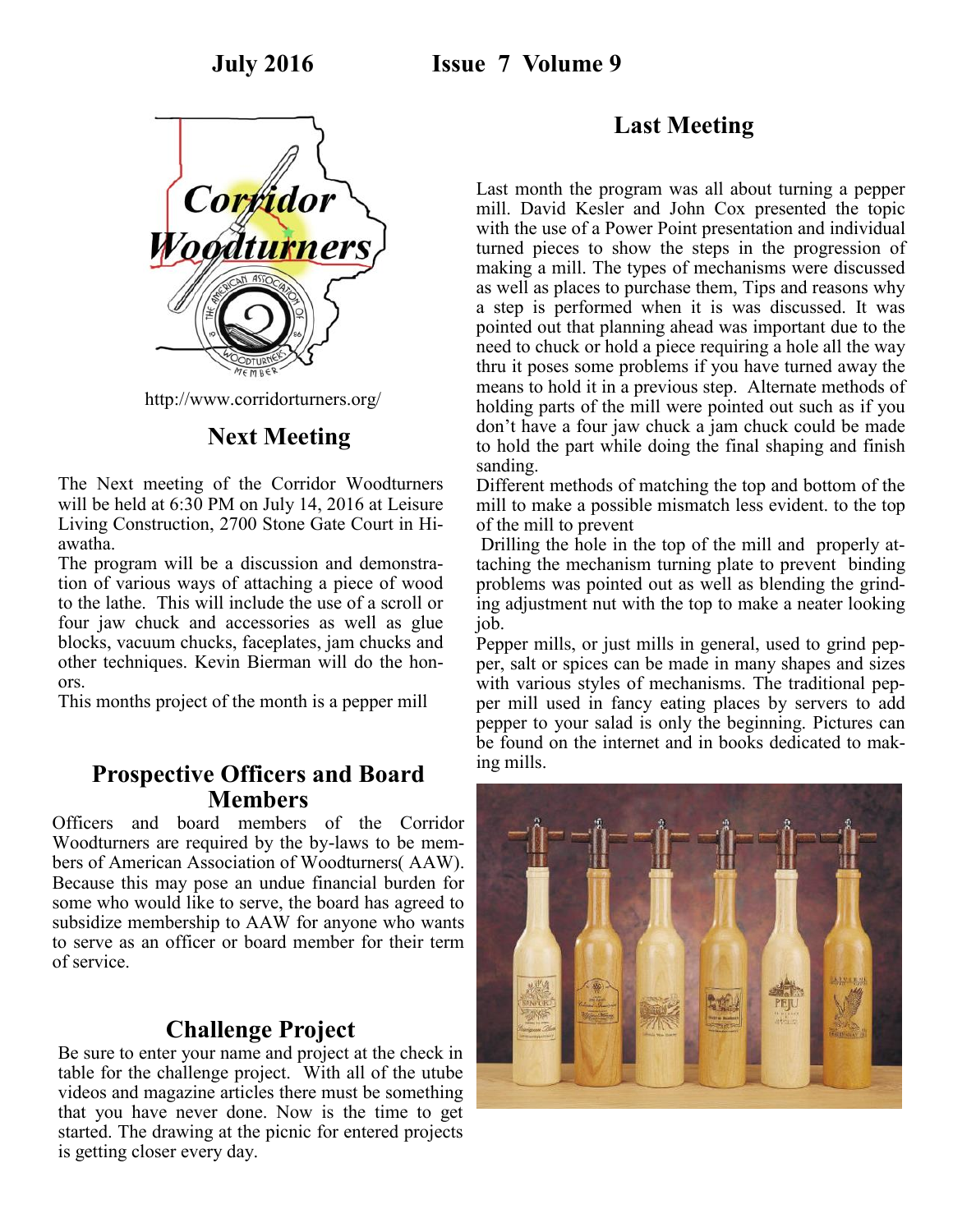#### July 2016 **Corridor Woodturners** Page 2



 Hello to all, hope you all are staying out of this heat and getting some quality time in your shops. It seems like once the word got around to my family members that I was home every day they all found something wooden that needed repaired or built from a photo they saved out of a magazine. I don't mind doing most of it but they all think I get all my materials for free! So besides losing money I don't get to do the things I want to do in the shop. Oh well so it goes.

 This month's program is going to be yours truly, we have been getting request for some back to basics from our newer members. One request was a how-to session on different ways to chuck wood for turning. I and several others will be doing a demonstration on different methods. Please bring any questions you might have on chucking. Also we would like to have a short Q and A at the beginning of every meeting on anything having to do with

**Kevin Bierman**

spinning wood. A couple of other things I want to bring up, we will once again be having the Challenge for club members at the picnic in September. This is not a contest but just a challenge for you to do something that you had never done before. It can be anything, just something new to you. Everyone who brings an entry will be entered into a raffle for \$75.

 The other thing is not new news either, we have decided to be a part of Woodfest this year. We need members willing to help with set-up, manning the booth all three days and tear-down on Sunday. There will be a sign up sheet at the meeting. If you can't make the meeting but still would like to help please let me or any board member know.

Hope to see you all on the  $14<sup>th</sup>$  Kevin

## **The Help Corner with John Sandor**

July 2016

We have a number of new members and some of them are beginning turners. I am starting with a list of

### **Keys To Safe and Successful Turning.**

Prior to turning, remove loose-fitting clothing and all jewelry, and wear a covering to contain long hair.

Check the integrity of faceplates, backing blocks, and the turning blank before mounting them on the lathe.

Always turn the lathe over by hand to make certain all parts clear before starting the lathe.

Position the tool rest so it fully supports the turning tool at all times.

Wear face and dust protection. Everyday eyeglasses are not safety glasses.

Stop the lathe before making any adjustments or changes to the tool rest, headstock, or faceplate.

Assume a natural, comfortable stance with good footing and body balance. Remove any obstacles in your way before starting. Never reach or lean over a lathe while it's turning.

Keep your turning tools clean and sharp at all times.

Take light, uniform cuts for the smoothest finished surface.

Sand turnings at low speeds (500-600 rpm).

I know that we all know these rules, however, it is always very important to go over the basics.

Thank you all for being members of the Corridor Woodturners. We appreciate all of you. Please let me know of anything that you would like to see in The Help Corner.

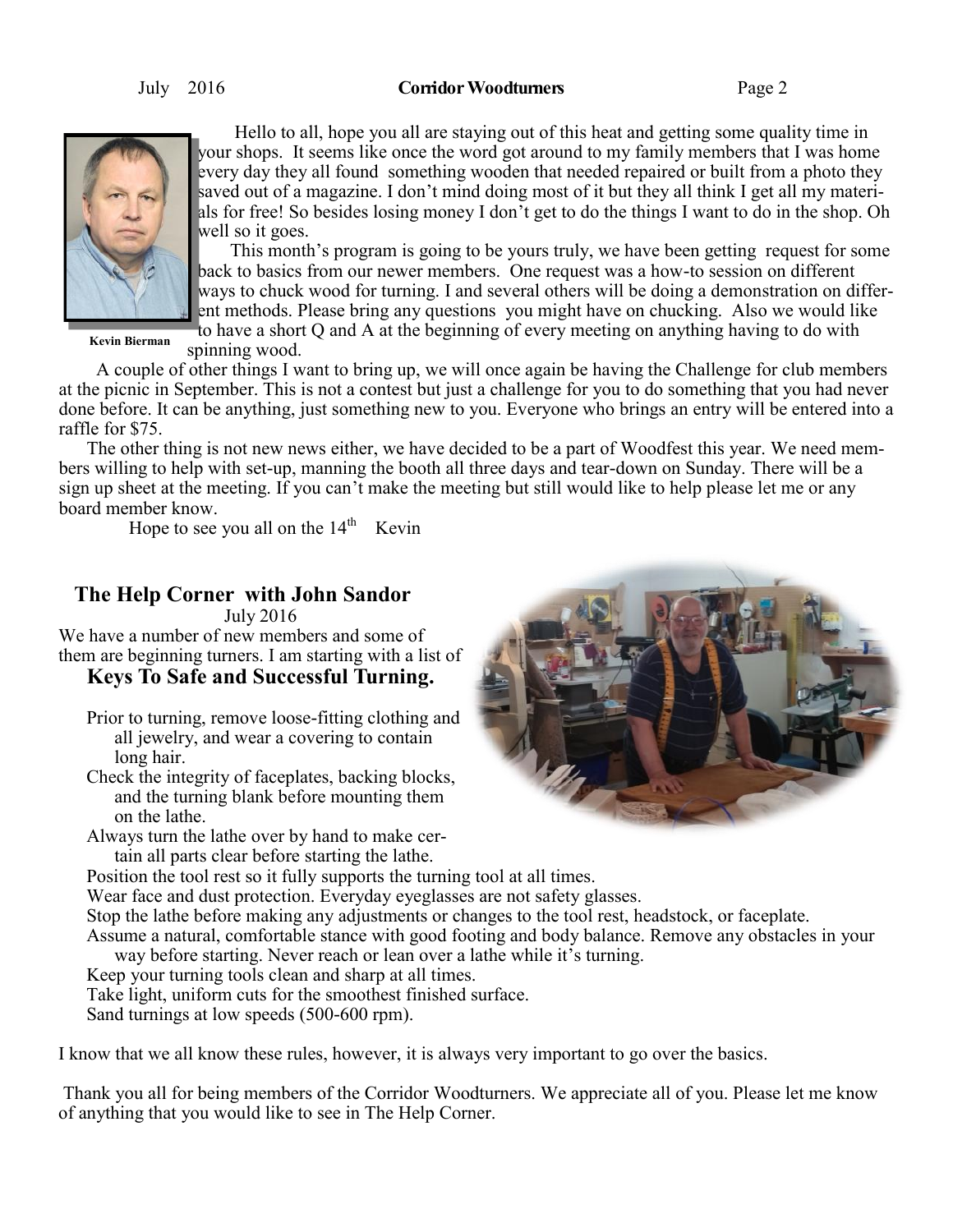

**Don Coleman–** finish-Wipe on poly<br> **Greg Ellyson-Cherry Burl–** Oil



**Jim West-Silver Maple-Wipe on Poly Jordan Ferr-Maple-Sanding Sealer**



**Ron Luckeroth-Mylands Friction Polish Tom Nehl-Maple-Dye & Wipe on Poly**

M E M B E R S G A L L E R Y





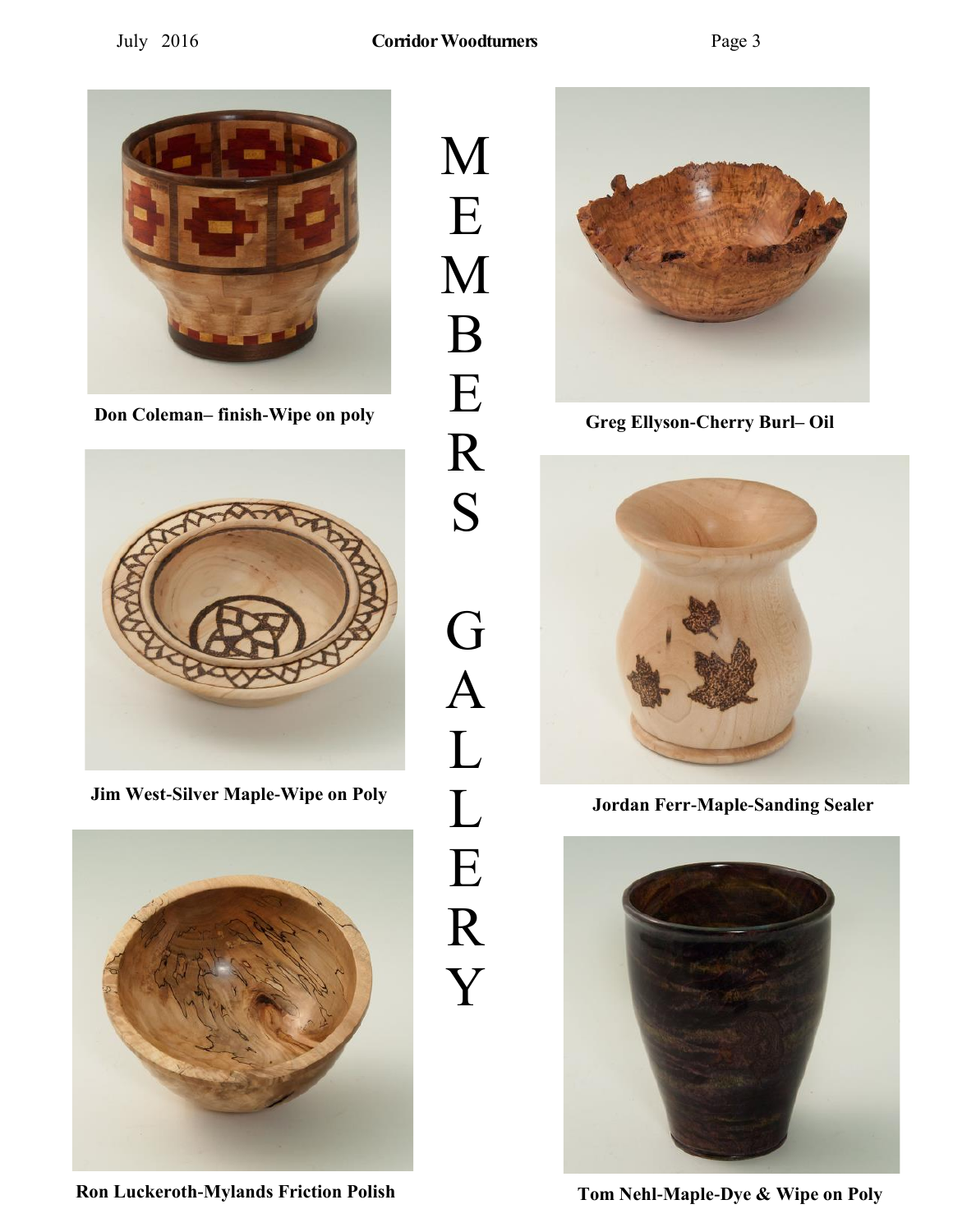M

E

M

B

E

R

S

G

A

L

L

E

R

Y



**Barclay Lawder**



**Anita Woodroffe-Fused Poly** 



**Doug Nauman-Cedar-Spar Varnish**



**Barclay Lawder**



**Stacy Nehl-Purpleheart– Wipe Poly**

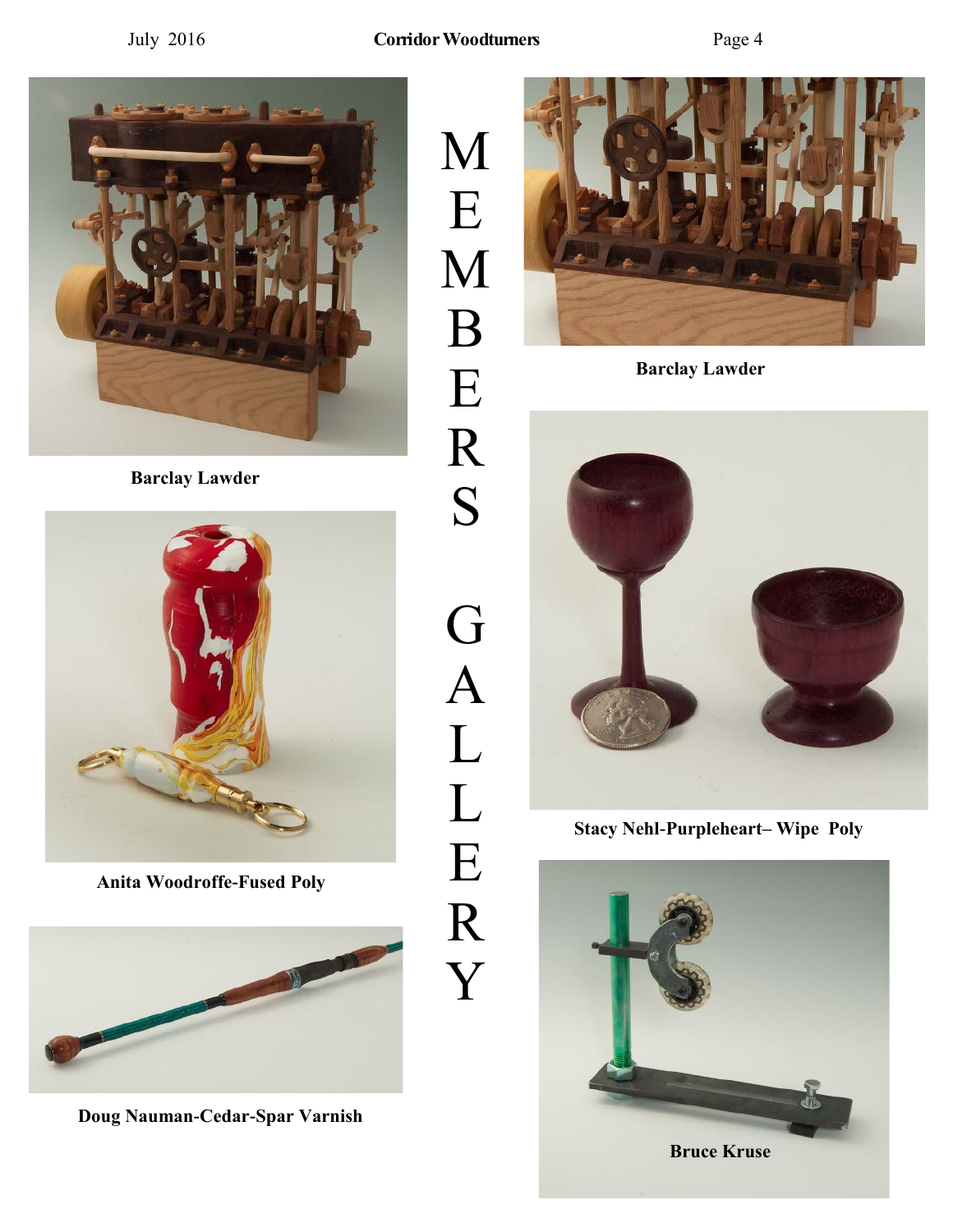

**Jordan Ferr-Ash & Maple-Antique Oil**



**Doug Sadewaser-Various-Evirotec**



M E M B E R S G A L L E R Y



**Paul Rohrbacher-Ash-CA**



**Joannie West-Maple, Walnut, Yellowheart-Wax**

Getting HSS to turn blue or even red-hot while grinding is not a problem. But, if you do, let it cool in the air.

Don't shock it by submerging it in cold water because that can start micro- cracks in the thin cutting edge.

**Jordan Ferr-Ash-Salad Bowl Finish**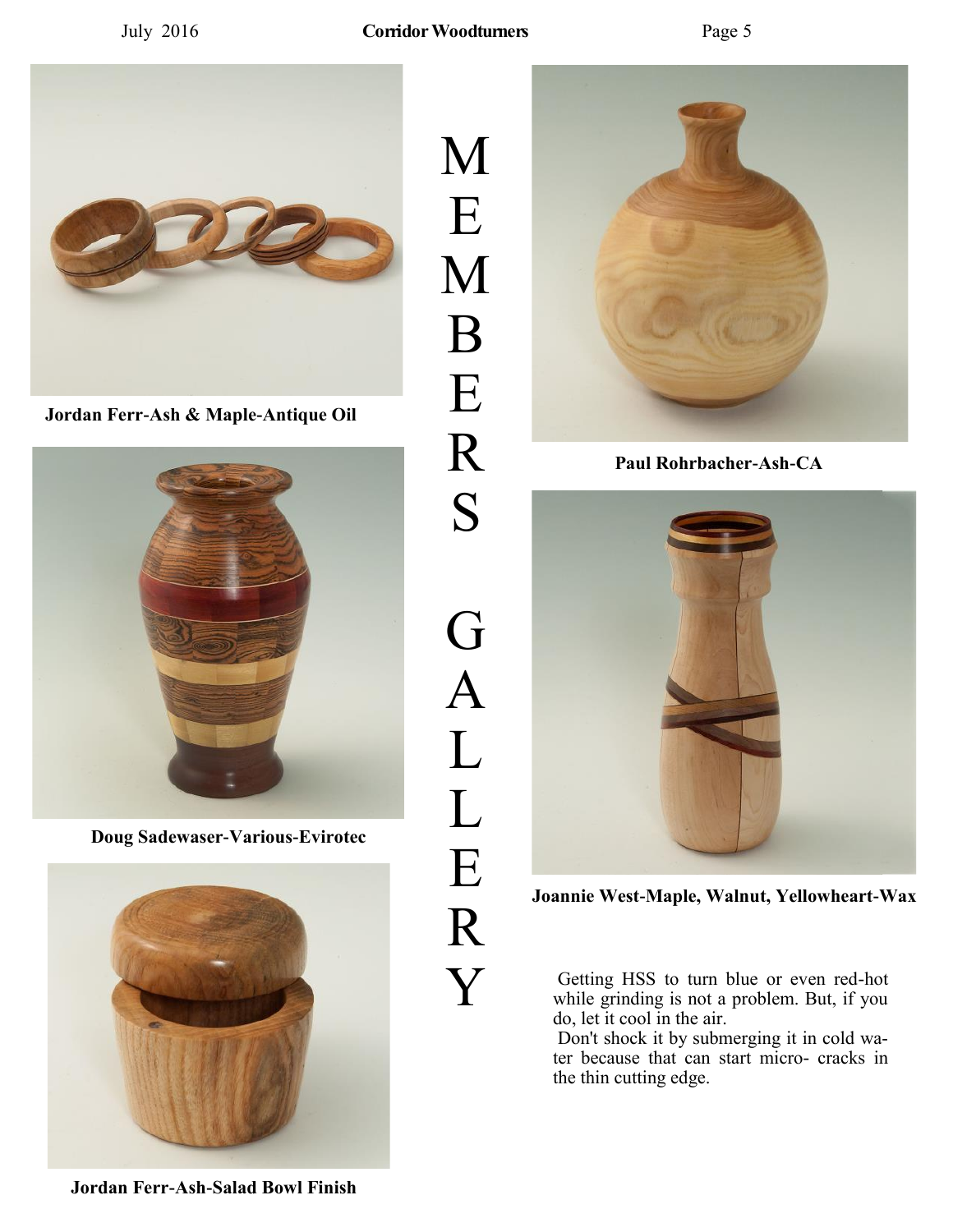# **WOOD FAQS:**

# **My block/board is cracking and splitting, what can I do to stop it?**

Courtesy of Cook Woods Cook Woods 4info@cookwoods.com

Generally thick wood cracks when the outside of the piece has dried too quickly and has shrunk around the larger center of the bound water core. The outside is under so much tension that it tears itself apart as it shrinks around the core that contains the bound water. To stop this process, you need to add humidity / water to the outside of the wood when you see it beginning to shrink or crack. Spraying the outside with a water bottle is a simple answer. When you get the wood wet you are allowing the fibers to relax and some of the bound water will leave the center and have time to go into the drier outside of the block without further drying checks forming in the outer area. After you spray all surfaces, put the wood in a sealed paper bag so it can dry at a slower rate. If it is too large for a paper bag, loose shrink wrap is also an option. Sometimes wood cracks because of the stress of highly figured areas. These areas have to dry very slowly.

Kiln dried wood is generally superior to air dried wood. The sap that is present in soft woods can be made solid or "set" to avoid seeping out of pores. In hardwoods, you can lock the color in. For example, in Maple, you can keep it looking pristine white without golden/brown discoloration or grey streaking. In colored hardwoods, such as Walnut or Bubinga the sapwood stays white while the homogenously colored heartwood retains a more even coloration. The fancy, streaks & color variation that you can find in air dried woods are less common when the wood is steamed through the kiln drying process. Kiln drying is generally hard on the wood if an aggressive, fast kiln schedule is used; however, if dried properly, it is superior for furniture, boxes, and cabinets as it makes the wood less prone to movement. Musical instrument softwoods are generally air dried for a period of  $5$  years (for example, Spruce tops). Many types of softwood are dried for much longer than this. Musical instrument hardwoods, such as the Rosewoods, are air dried completely with some light kiln drying at the end. This is low temperature drying that is very easy on the grain and does not promote fiber damage which could create an undesirable dampening of the sound of an instrument. As exception resonation is critical, we take great care with drying all of our instrument woods. In general, air dried wood has more of a tendency to have richer, more unique colors, spalting and/or more patterns than kiln dried wood as well as being less expensive.

#### **A Note from Joe Lesko**

Hope that everyone else is doing well and I do miss you folks. My new club, the Rocky Mountain Woodturn-ers is having a heck of a symposium September 16 - 18th. I know it a good distance from CR but there are also a heck of a lot of beautiful attractions and things to do here in eastern Colorado. Could you let the mem-bers know of this event.

Would love to see folks from the CWT at this event. BTW, we are about an hour north of Denver.

Rocky Mountain Woodturning Symposium September 16, 17 and 28, 2016 The Ranch/Larimer County Fairgrounds Loveland, Colorado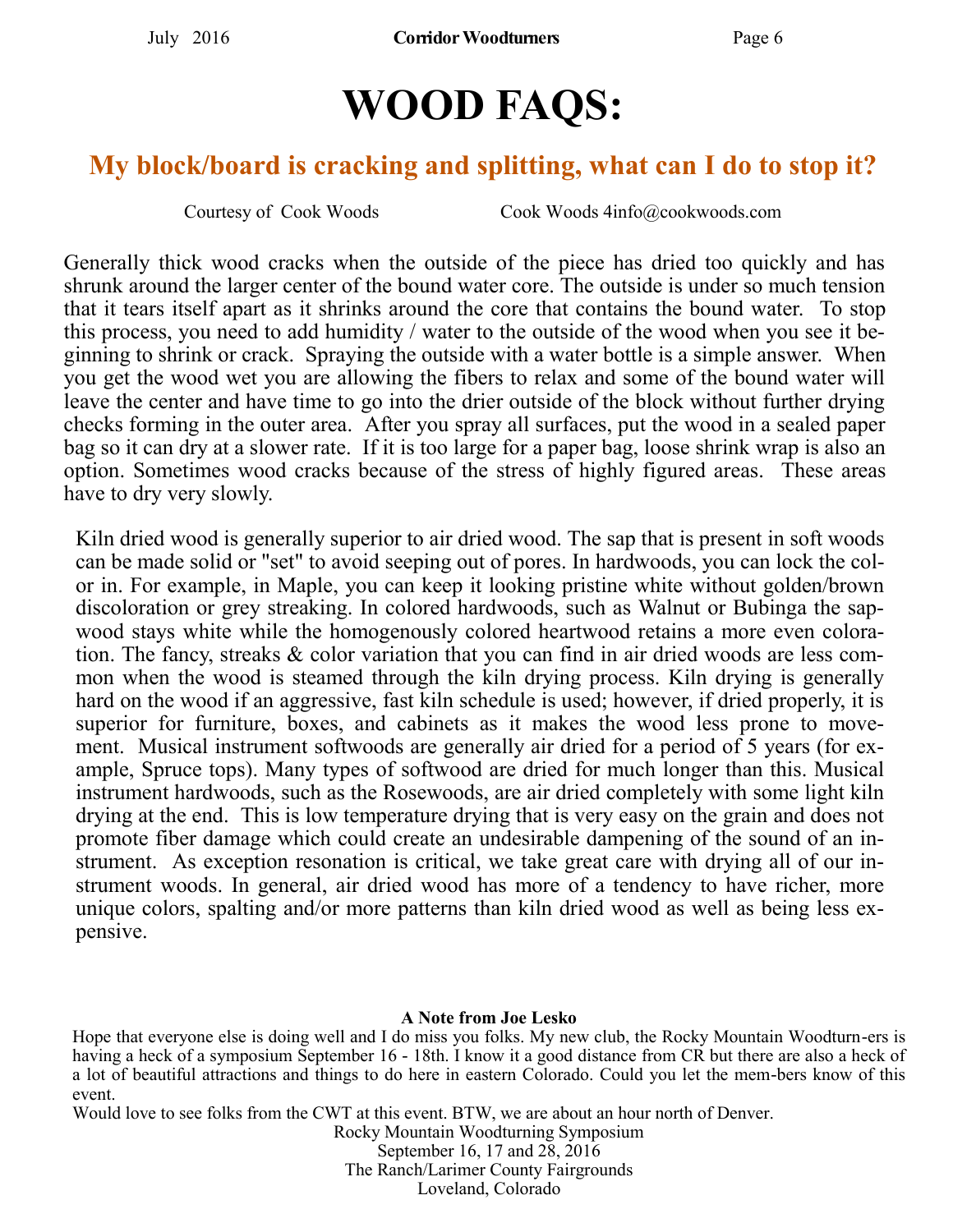#### **Library Information**

Do you use the literature library? What items would you like to see added, what would make it easier to use? See Gary Nosek and make your wishes known.

# **Note from Byron Bohnen**

Paul Rohrbacher made an announcement early this year and again at the June Corridor Wood Turners meeting that if any club member would like to harvest wood they should contact him so he could set up a schedule for cutting in his stand of tall timber. He had a logger come in and harvest many walnut trees. The tops, burls and crotches are not precious to the loggers and were left behind. To a wood turner these are the pieces of wood that show the best grain patterns for bowls, platters and hollow forms.

 Don Coleman, Paul and I drove down a skid road Paul maintains to get in and out of his timber when he is hunting. There was pile of Walnut logs stacked there which is a wood turners dream. The three of us cut and loaded the pieces we wanted on Paul's trailer. Harold Rosauer came and brought Kim Harbaugh from Manchester. Kim brought a tractor and trailer along with which they harvested huge crotches and logs. Their experience and expertise was overwhelming as I learned a lot watching them work.

 I was cutting off of a log which was 13" to 14" in diameter. I have hollow form projects in mind for these beautiful walnut drums on my recently purchased Robust American Beauty Lathe.

A big thanks to Paul Rohrbacher for his generous offer.